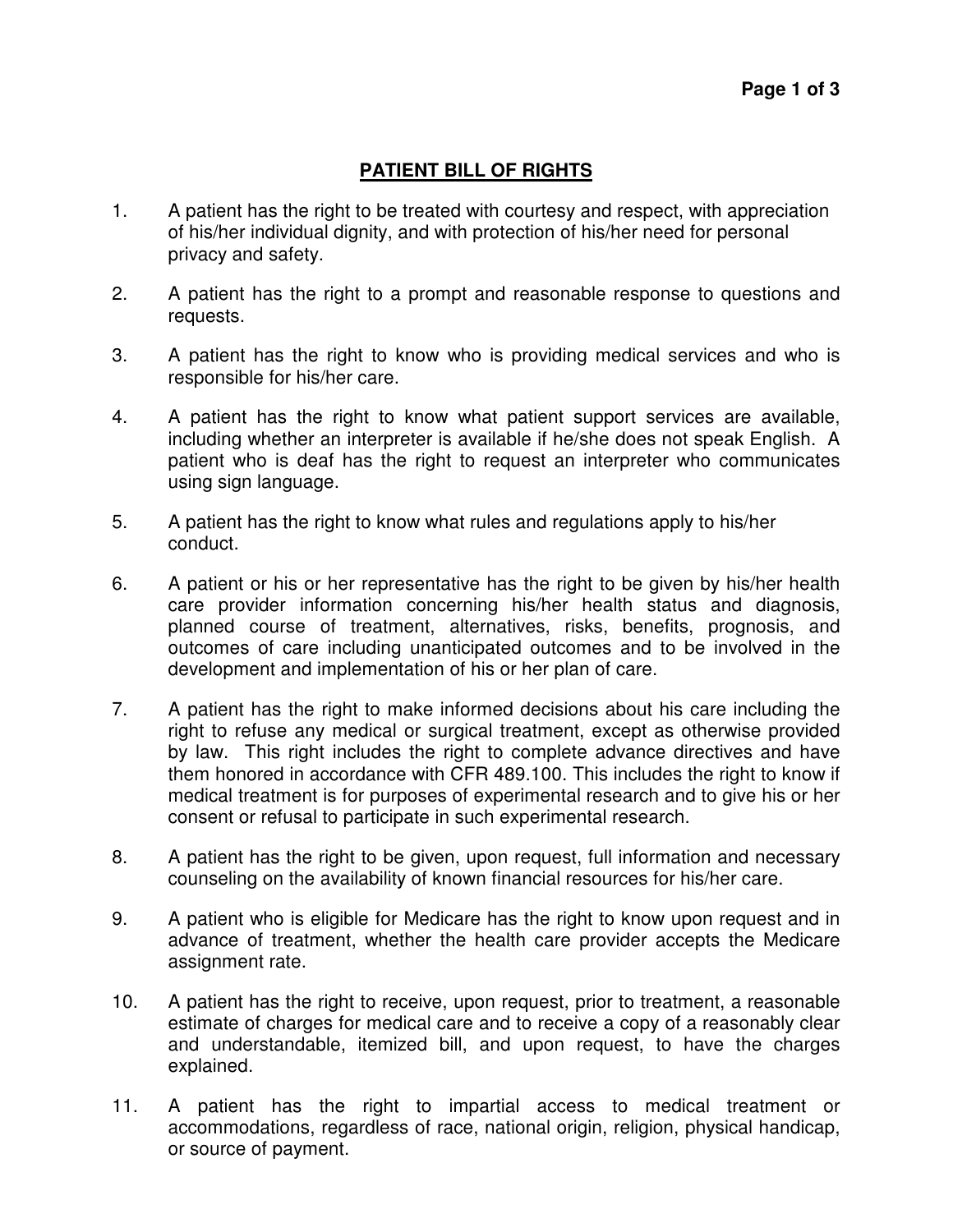- 12. A patient has the right to treatment for any emergency medical condition that will deteriorate from failure to provide treatment.
- 13. A patient has the right to express grievances regarding any violation of his/her rights. You may express a grievance at Bethesda by calling the Hospital's complaint line at extension 84402. You also have the right to contact the Consumer Assistance Unit of the Agency for Healthcare Administration by writing to them at: 2727 Mahan Drive, Building No. 1, Tallahassee, FL 32308 or calling: 1-888-419-3456 and/or for Medicare patient's FMQAI 5201 W Kennedy Boulevard Suite 900, Tampa Florida 33609-1822. (800-844-0795). and/or the Joint Commission office of quality monitoring to report concerns or register complaints (800) 994-6610 or email complaint@jointcommission.org
- 14. The patient has the right to refuse to talk with or see anyone not officially connected with the hospital, including visitors or persons officially connected with the hospital but not directly involved in his/her care.
- 15. The patient has the right to wear appropriate personal clothing and religious or other symbolic items, as long as they do not interfere with diagnostic procedures or treatment by presenting a safety risk. The patient has the right to wear such items, but this will be considered as refusal of the procedure or treatment.
- 16. The patient has the right to be interviewed and examined in surroundings designed to assure reasonable visual and auditory privacy. This includes the right to have a person of one's own sex present during certain parts of a physical examination, treatment, or procedure performed by a health professional of the opposite sex and the right not to remain disrobed any longer than is required for accomplishing the medical purpose for which the patient was asked to disrobe.
- 17 The patient has the right to expect that any discussion or consultation involving his/her case will be conducted confidentially and discreetly and that individuals not directly involved in his/her care will not be present without his/her permission.
- 18. The patient has the right to have access to information contained in his/her medical record within a reasonable time frame and to have the medical record kept confidential and read only by individuals directly involved in his/her treatment or in the monitoring of its quality. Other individuals can only read his/her medical record on his/her written authorization or that of his/her legally authorized representative.
- 19. The patient has the right to expect all communications and other records pertaining to his/her care, including the source of payment for treatment, to be treated as confidential.
- 20. The patient has the right to religious or other spiritual care or services upon request.
- 21. The patient has the right to be free from any form of abuse or harassment, including verbal, physical, psychological, sexual and emotional.